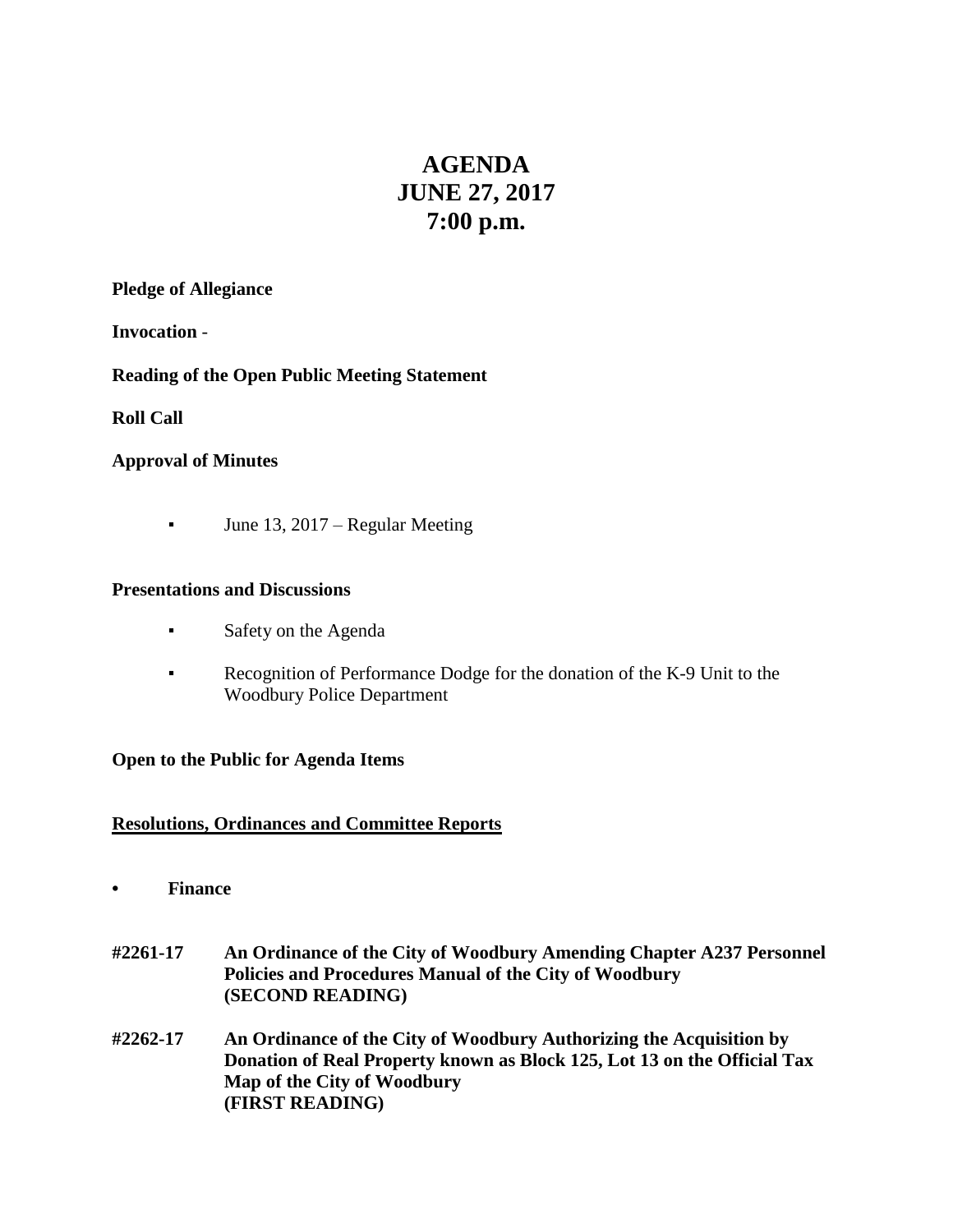- **#17-105 Resolution to Remove the Goodwill Fire House from Tax Sale and to Cancel the 2016 and 2017 Taxes Contingent on the Donation to the City re: Block 125, Lot 13; Good Will Fire Company; Property Location 642 N. Broad St.**
- **#2263-17 An Ordinance to Fix and Establish Salaries and Rate of Compensation on the Various Officers and Employees of the City of Woodbury in the County of Gloucester, and to Provide the Manner of Payment thereof and Repealing all Ordinances or Parts of Ordinances Inconsistent Herewith (FIRST READING)**
- **#17-106 Resolution Authorizing a Closed Session**
- **#17-107 Resolution Authorizing the Transfer of Funds from the Premium Account into the General Current Fund - Block 115, Lot 33.01 - Fabrikant, Michael - Tax Sale Cert# 13-00178 \$5,500.00 Premium Paid**

Motion for Approval to Pay the Listed Vouchers

#### **• Economic Development**

**#17-108 Resolution Appointing "Public Officer" Pursuant to Chapter 146 "Spot Blight Eminent Domain" of the Code of the City of Woodbury**

#### **Reports:**

- **Committee Reports**
- **Report of the Mayor**
- **Report of the City Clerk**
- **Department Announcements**

**Open to the Public**

**Closed Session**